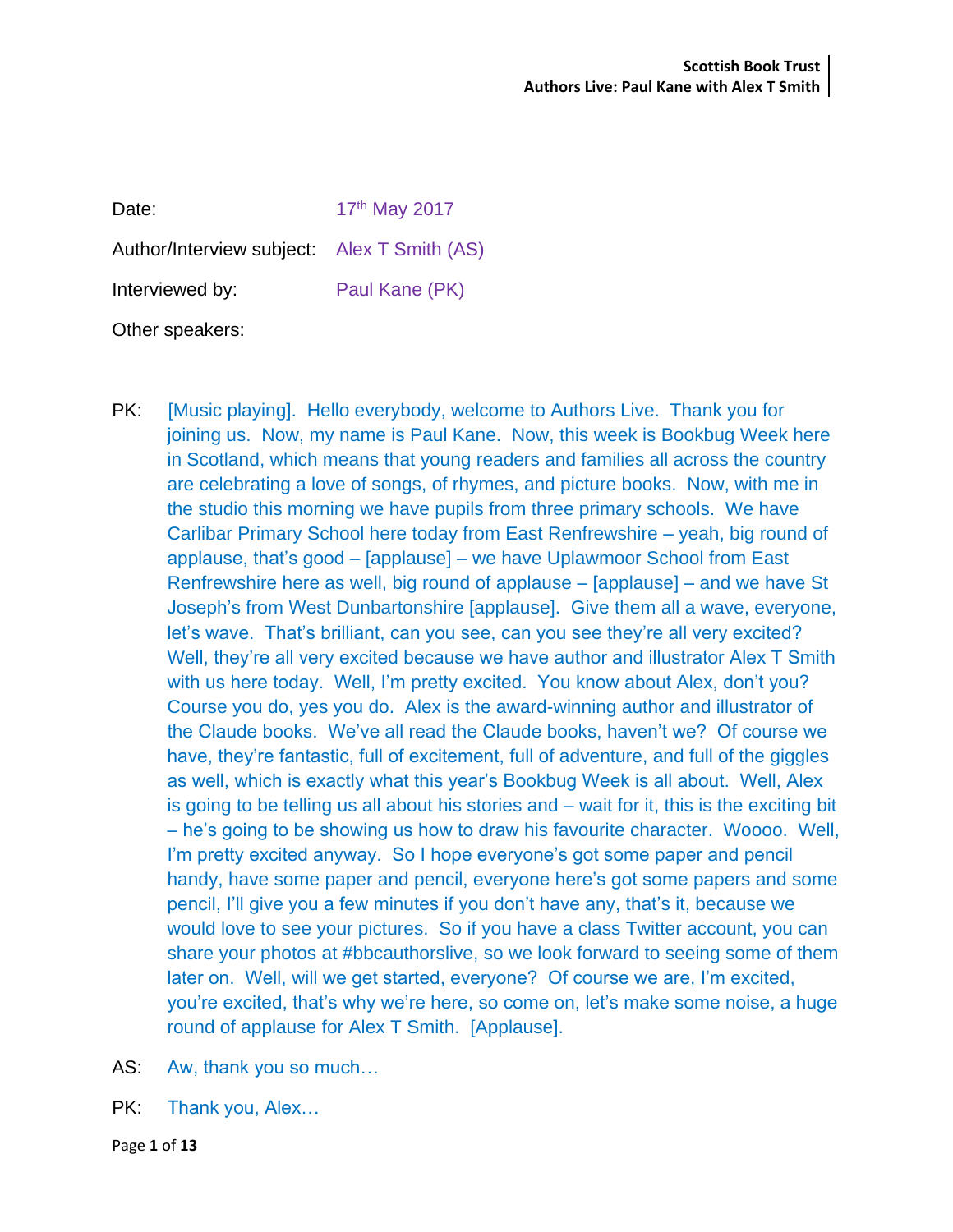## AS: …thank you.

### PK: ...thank you.

AS: Gosh, this is exciting, isn't it, hello to everyone here and everyone turning in. So, yes, we're going to be talking about books and I'm going to be talking about my character, Claude, who's the star of quite a few books that I've written, and I'm going to try and squeeze an awful lot into the time that I've got with you because we haven't got a huge amount of time, but I'm going to try and squeeze a lot into that. So what I'm going to do is I'm going to talk to you a bit about my books and how I became an author and an illustrator, I'm going to read you a bit of one of the Claude books, this one here, which is Claude Going for Gold. Now, this one might have a theme to it that you might guess with all the things that we've got round us, lots of sports equipment, so you'll find out about that. And then I think it will probably be time for you to do some work, and by that I mean I'm going to teach you how to draw Claude, so we'll all be illustrators in training, that's the plan, okay. So that's what we're going to do, so shall we get started?

So yes, I'm Alex and I'm an author and an illustrator which means I write the stories and I draw the pictures for them as well. And I've been an author and an illustrator now for 11 years, and these are some of the books that I've worked on in that time, so I've written lots of Claude books, I've written lots of picture books and drawn all the pictures for them as well, I've also worked with lots of other authors including Eva Ibbotson, and I got to illustrate one of my favourite books which you might have heard of called 101 Dalmatians, and that was a really cool book to illustrate because it's full of little puppies and I love dogs, as you'll find out later. So these are some of the books that I've worked on.

But I wasn't always an author and an illustrator, once I looked like that, that's me from last week, do you think? No, it's a bit longer ago than that, so that's me when I'm about two years old, and can you see what I'm doing, I'm already covered in paint, aren't I, I'm already painting, and very, very busy creating a picture. And that's because that's all I did as a child, I was obsessed with drawing and reading and writing stories, but I loved more than anything making pictures, and in fact, my first ever memory is of drawing a picture, and I remember sitting at that table which is my kitchen table when I was little, sitting on my mum's lap and drawing a picture, shall I draw it for you now? You'll be so impressed by it, you'll be really, really impressed. So my first ever picture looked like this. What do you think of that? It's not the sun, do you know what that is? It's a teddy bear. It doesn't look like a teddy bear though, does it? No, but the thing is I can remember having that pencil in my hand and drawing that great big tummy, my teddy bear's tummy, drawing its arms and its legs, and it was as if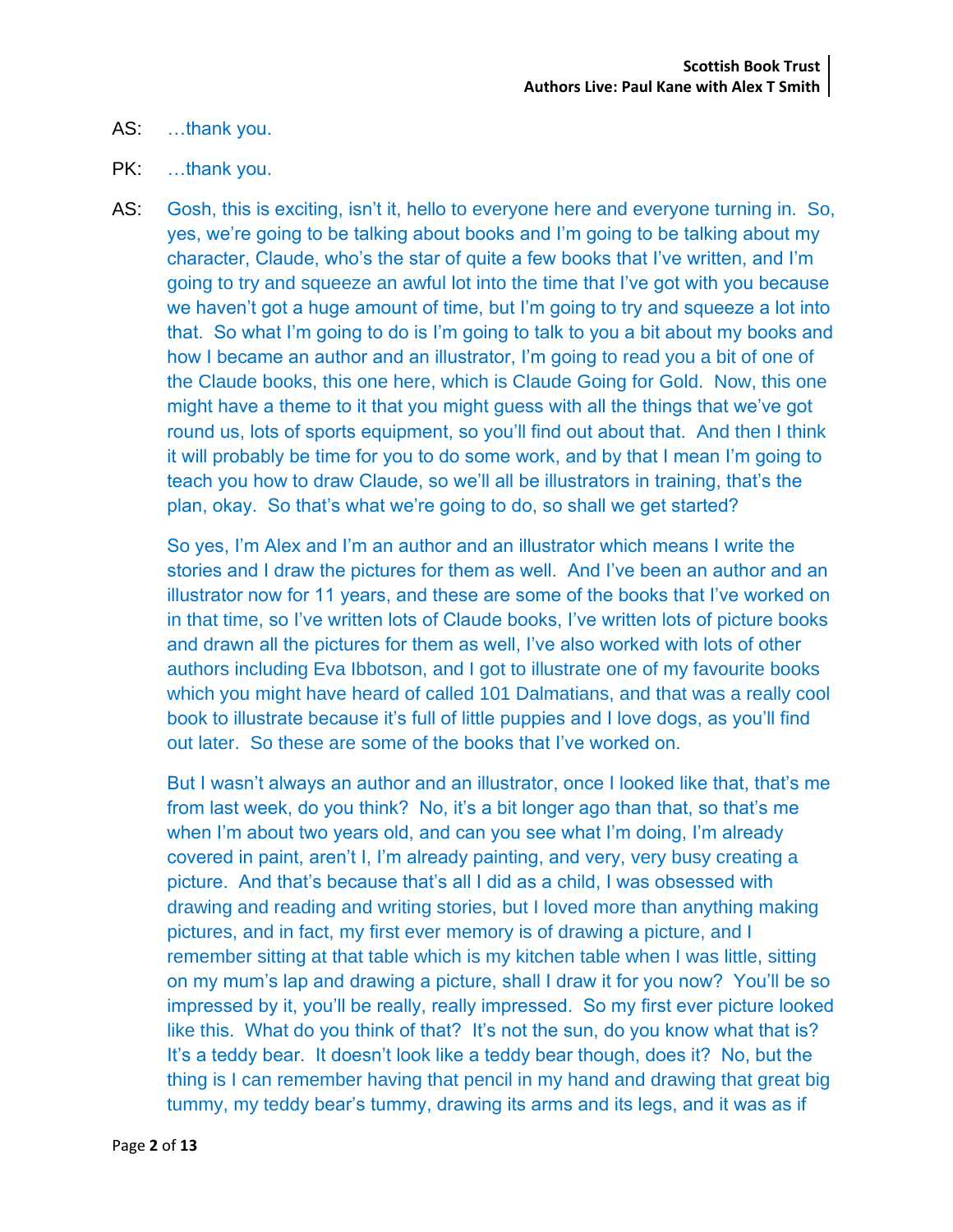#### **Scottish Book Trust Authors Live: Paul Kane with Alex T Smith**

something magical happened, like someone waved a magic wand, because from that moment I just drew all the time, and just to prove that I did, I'll show you some pictures that I drew when I was little. So here's a picture that I drew when I was four, it's of the Little Mermaid, and I absolutely loved that movie, and there were lots of mermaidy things going on when I was little, so I drew that picture for a friend of mine, but I liked it so much I kept it and I still have that in my studio at home up on the wall. And then I also used to keep a sketchbook as well, so I always have a little book with me, I've got one in my bag for later, and I draw all the time, but I used to do that when I was little, so my mum and dad used to keep books with them, so my mum had a book in her handbag and my dad had one in his pocket usually and my grandparents had them, so that any moment where I wasn't doing anything, so say if I was sitting in a waiting room or if I was on a train or something, I just drew all the time. So this is from my sketchbook when I was five. I used to draw things from my imagination, but I also used to copy things as well out of books to sort of learn how to draw things. This is a picture of a field mouse that I remember copying from a book, and it's in its little nest. And then I used to just draw things that were in front of me as well, so if I ever got bored or if I didn't know what to draw, I just drew things that I could see, so that's a really good tip if you think you might want to be an illustrator, is to just draw all the things around you, so that's why I drew things that were on my desk like my pencil, my scissors and my ruler. And sometimes I just used to draw things that I'd find, like this brick. It's not a very exciting picture, but I can remember drawing that as well and colouring it all in. So I just drew all the time.

But I didn't really know what I wanted to do when I grew up. I thought I might like to do something with drawing but then I also wanted to be a spaceman. I also thought I might want to be a chef because I liked cooking and baking things with my grandma. But I also wanted to be a rabbit because I thought you could do that as a job, but unfortunately you can't do that, but I still didn't know what I wanted to do. But I thought, I do like books, and maybe there was something in there that I could do.

Now, this is me when I'm a bit older, and the man I'm with is my grandad, Sid. Now, he was quite unusual and very interesting and very funny person, and he really inspired me to be an author and an illustrator. So before I was born, my grandad was a teacher, like your teachers here and the ones in your classrooms, but he also had been a librarian, and he also used to write things as well, so he used to write articles for newspapers and magazines, he used to write stories, and he used to write plays for the radio, so he used to write all the time. And then I was born and I used to go and play at his house nearly every day and he'd take me to nursery and pick me up, and on the way back we'd go to the park or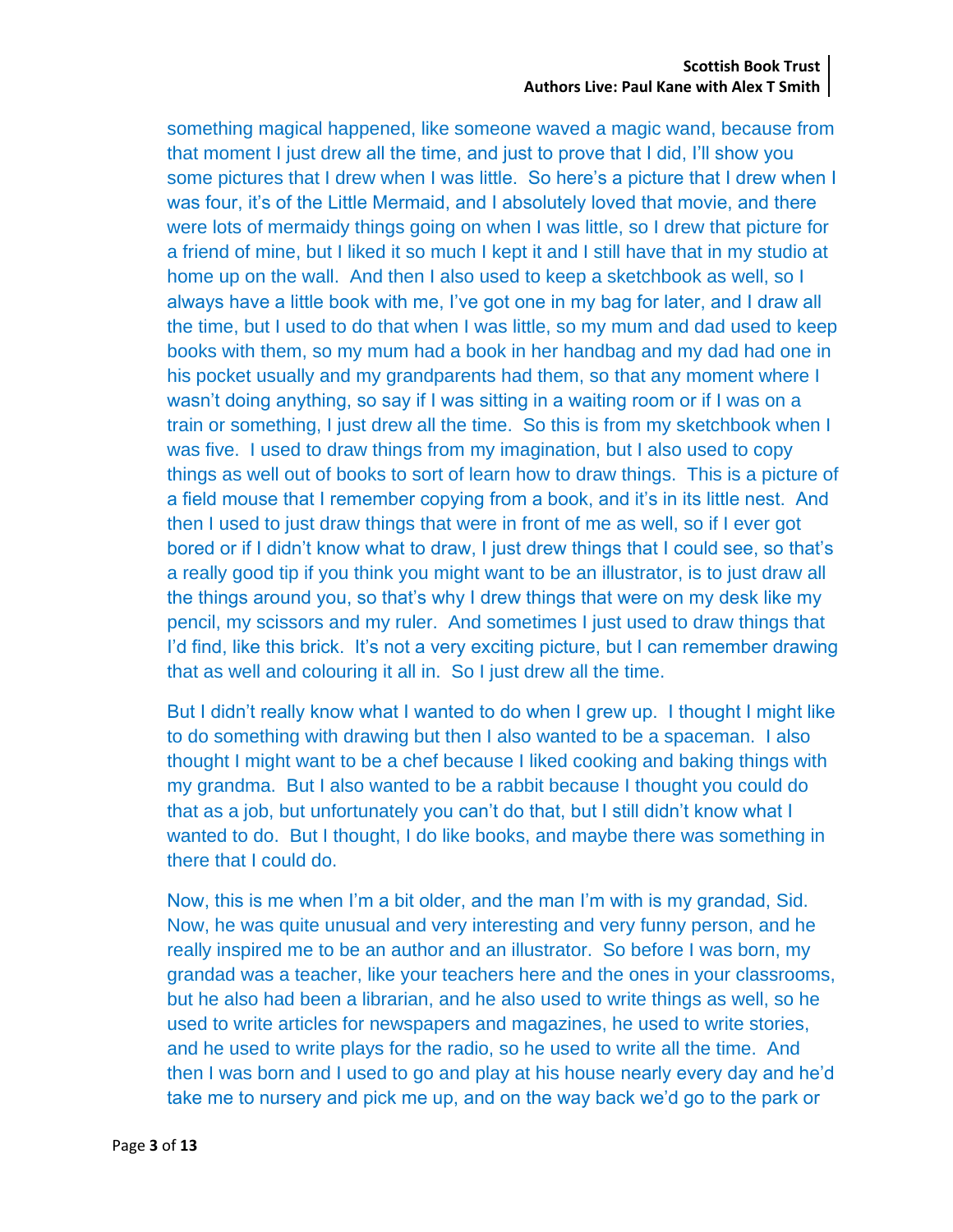#### **Scottish Book Trust Authors Live: Paul Kane with Alex T Smith**

we'd go on adventures with my grandma. But then I started school, and when I was in P1 my grandad didn't know what to do, suddenly I was always there in the day and now suddenly I wasn't, I was at school. And I don't think my grandma wanted to go to the park every day with him, so he had to think of something to do to entertain himself, so we came up with a plan, and the plan was that I would leave my pet dog at home and at this time of the day, in the morning, my grandad would go and fetch her and take her back to his house to play with his dogs, and that would give him something to do, so that's what we did. So on the first day we did that I left my teddy bear on the sofa so my grandad could see it when he came in and remember me, and I went to school. When I came back from school, there was something magical in my teddy bear's paws, there was a sheet of paper and it had my name on it, so I knew it was for me. And when I opened it up, it was a story that my grandad had written for me about all the adventures that my toys had gone on that day, they came to life and they had adventures, so this is years before any films that you might have seen about toys going on adventures, but this is what happened, so I thought, this was really cool. I remember writing a thank you card, putting it in my teddy bear's paws, going off to school the next day, but then when I came back that day, there was another note in my teddy bear's paws, and when I opened it, it was a completely different story that my grandad had written about what my toys had got up to that day, they'd had a new adventure. My grandad just didn't do that once or twice, he did that every school day for about four or five years, so I got a great big pile of these stories that my grandad wrote for me about what my toys got up to. Sometimes they'd have adventures with my pets as well, but quite often they'd just have adventures themselves.

Now, when I got a bit older, I didn't find one story in my teddy bear's paws, I found a book, and I didn't bring the book with me today because it's very old now and it's falling apart, and it was an old diary that my grandad had bought and not used, and instead of throwing it away he thought, I'll recycle it, and he wrote 20 of my favourite stories of all the ones that he'd written out in his best handwriting into the book, and no one else in the world has this book, just me, it's just for me, and it was amazing when I'd got this book, and he'd also sneaked out of my house my toys and he'd taken photographs of them to make illustrations to go with the stories. And it was when I got this book and I read it I thought, this is what I want to do when I grow up, I want to be an author and an illustrator, I want to write stories for children and I want to put pictures with them, because I like drawing all the time, that's what I'm going to do, I'm going to draw the pictures.

So that really is how and why I became an author and an illustrator, it was my grandad giving me some inspiration. And now of course I'm older and I can draw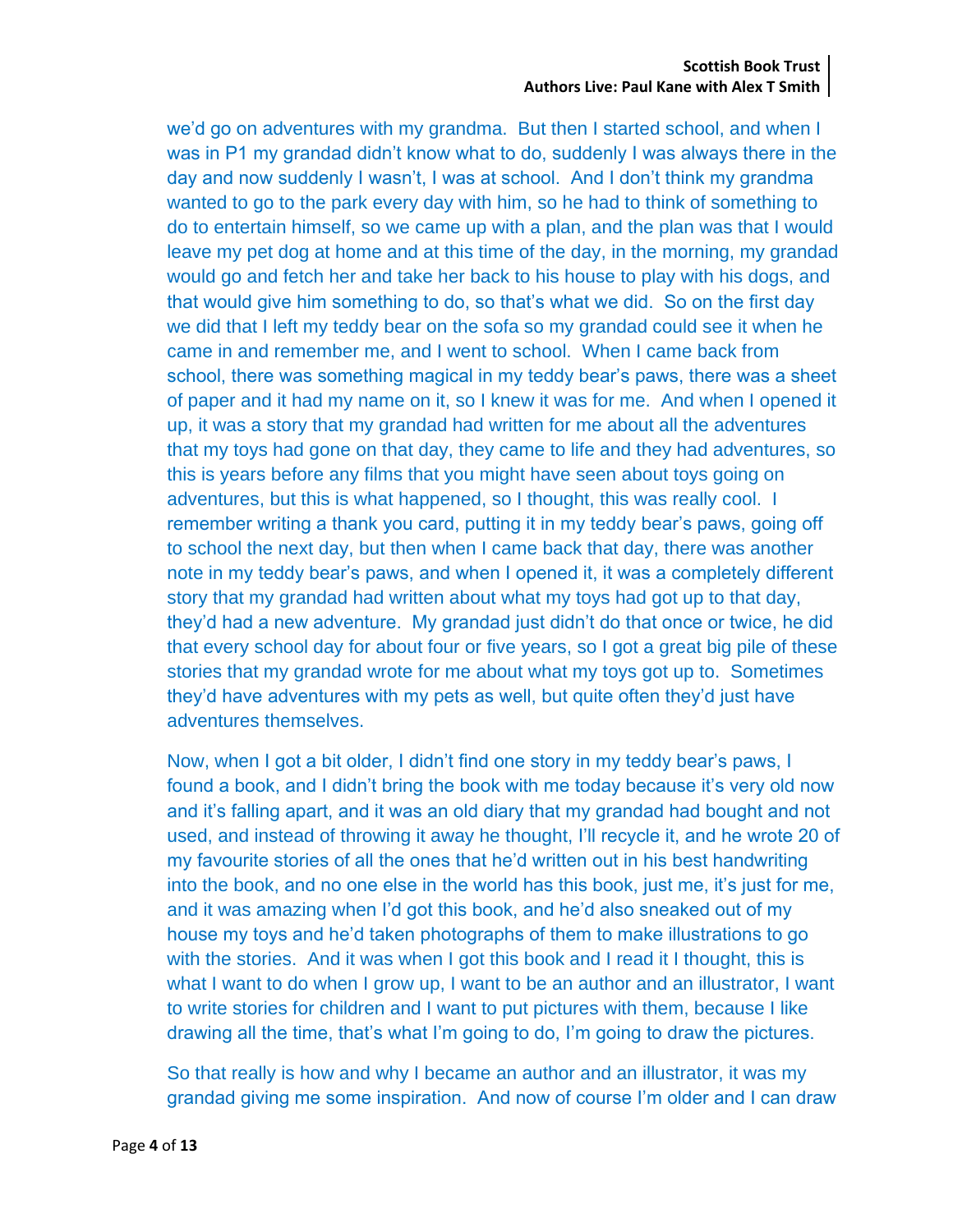pictures of my grandad, and he does pop up in quite a lot of my books, and this is a picture of me and my grandad when I was little, and what's what we used to do all the time, and it's got the name of one of my very favourite books in it called The Tiger Who Came to Tea, and I love that book because I like the bit at the end where they go out for dinner in a café and the little girl has to go out in her pyjamas, and I thought that was so exciting to go out for dinner in your pyjamas, and even now as a grown-up, that's what I really want to do, I want to go out for dinner one night in my pyjamas.

Now, talking about pyjamas, that is a good thing about being an author and illustrator, you get to work from home, so sometimes you get to go to work in your pyjamas, and the other good thing is that your pets get to go with you as well. So I have got – would you like to know how many pets I've got? I've got 12 pets, that's a lot, isn't it? I have got one tortoise, I've got two gerbils, I've got four very little, very naughty little dogs, and five chickens who live in the garden, so I've got lots and lots of pets, and shall I quickly draw you one of my dogs, would you like to see them? So she's very, very tiny, in fact if you want to know how tiny she is, if you make a fist like this and look at it, that's how big her head is, and if you do that, that's how big her ears are, and her paws are only about as big as the tip of your thumb, they're very small, so she leaves little tiny footprints if she's walked through the mud, and this is what she looks like. She's got a little head, like this, and big eyes, like that, and she's very pretty so we'll give her some eyelashes. She's got a tiny little pink nose and great big ears like this because she's a Chihuahua and she likes to listen for the biscuit tin that might be opening in the kitchen so that she can run along and wait. And she's got a little collar, except at the moment she doesn't because one of my other dogs is a puppy and it's eaten this collar, so she doesn't have one at the moment. And then sometimes when it's very, very cold, she has to wear jumpers and they're always a bit too big for her. She's got tiny little paws there, tiny little toes, tiny little tummy, tiny tail, and a tiny bottom as well, and she's got quite a silly name, her name is Coco P Smith. Yeah, because I'm Alex T Smith, but I'm not going to tell you what the T stands for, I'm not going to tell you what the P stands for either, but she's very, very tiny and she sometimes comes on adventures with me to talk to children, but she's at home today looking after the chickens. So I've got lots of dogs and I really love dogs, which is why I decided to write some books about a dog, so this is Claude, most of you will know Claude, and if you don't, don't worry, because I'm going to read you a little bit of Claude's latest adventure which is called Claude Going for Gold, and then it'll be time for us to do some drawing ourselves, okay, is that a good plan?

Aud: Yes.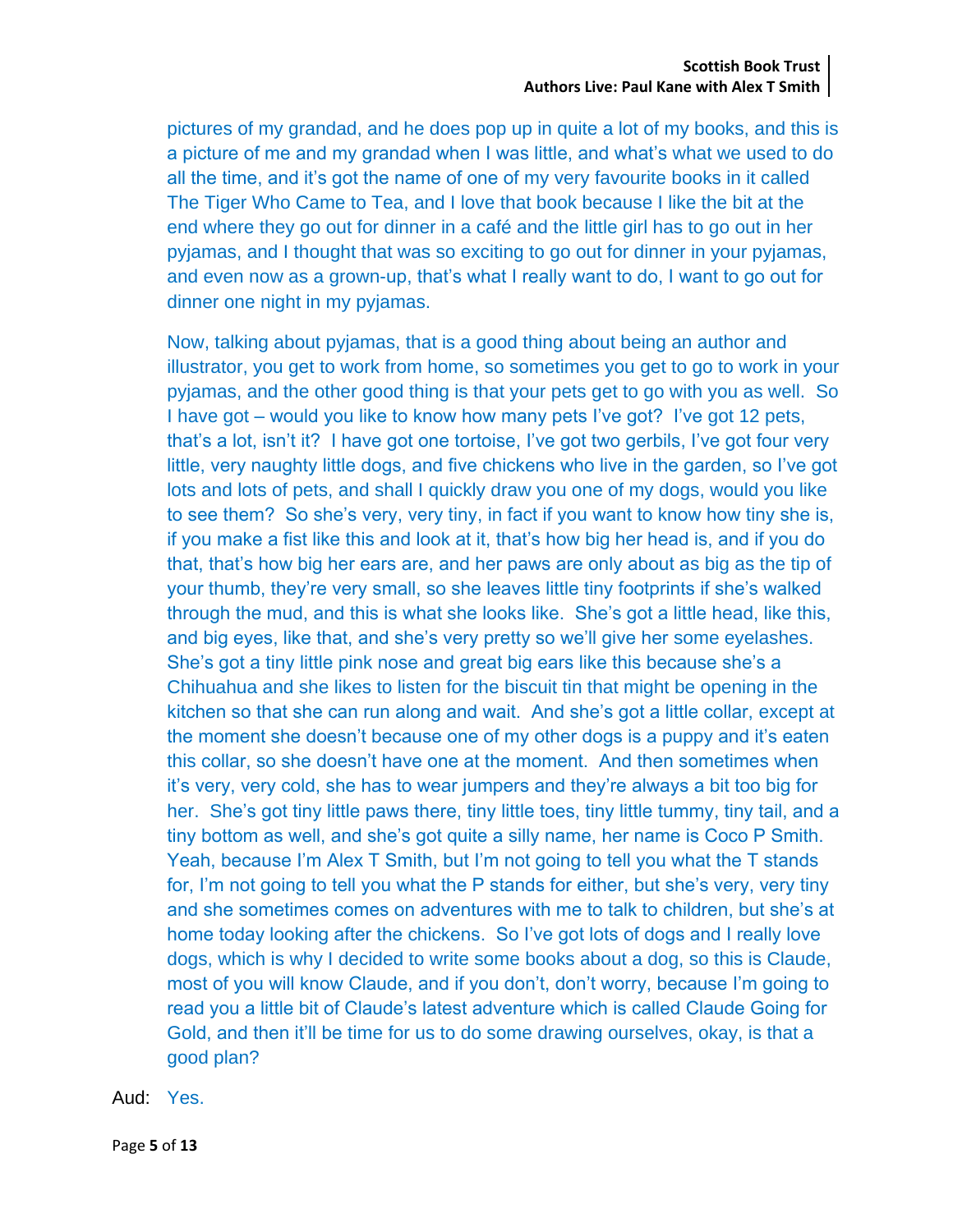# AS: Okay, so let's get started. So, Claude Going for Gold.

'Claude is a dog, Claude is a small dog, Claude is a small, plump dog who wears a lovely read jumper and a very fetching beret,' and that's his hat on top of his head, you can just see it there. 'He lives at 112 Waggy Avenue with Mr and Mrs Shinyshoes and his best friend, Sir Bobblysock.' Now, your best friend might be the person sitting next to you or it might be someone at home or it might be someone who goes to a different school, it might be an animal. But Sir Bobblysock sounds quite unusual, Claude's best friend is quite unusual because he's a sock. This is Sir Bobblysock there. 'Every day, after Mr and Mrs Shinyshoes cried, "Toodle-pip, Claude," and left for work, Claude and Sir Bobblysock go on an adventure. Where will they go today? It was a Tuesday and for once Sir Bobblysock couldn't wait to get out of the house. Claude, you see, had woken up with ants in his pants. Not real ones of course, that had been yesterday's excitement. Today he simply couldn't sit still.' Now, you're all doing a really good job at sitting still, and I bet you are in your classrooms as well, but do you ever get one of those days when you're all wiggly and jiggly and you can't sit still and you don't know what to do? Well, this is what Claude's like. 'He ate his breakfast with his bottom waggling about, he brushed his teeth hopping on one leg, and putting his beret on took approximately 45 minutes because he had to pretend that it was first a pancake and then a flying saucer whizzing through space, a flying saucer that knocked over two packets of cereal and an entire jug of milk. Eventually however, the two chums made it out of the front door. Claude took a big sniff,' can you all take a big sniff here? [Sniffing sound]. Can you all do that in your classrooms? [Sniffing sound]. '"Today smelt of adventure," he said in his outdoor voice, because he was outdoors. "Let's go and find something to do." Sir Bobblysock was more interested in finding a frothy coffee and somewhere to park himself for a quiet moment, but he nodded his head in agreement and the two friends bustled along Waggy Avenue. Claude looked everywhere for an adventure. Mr Lovelybuns' – who's a baker who owns Claude's favourite café – 'was installing a lovely big cream horn in his front window' – there it is there – 'but that didn't get Claude's eyebrows waggling this morning, his tummy was still full from breakfast. Belinda Hintova-Tint' – who's the hairdresser – 'had an appointment book full of curly perms to be done today, but that didn't get Claude's bottom wiggling either. Besides, Claude had helped her last week and Sir Bobblysock was still recovering. At Miss Melon's fruit and veg shop, there was usually a funny-shaped cucumber or some plums that needed juggling. But today, there was nothing but' – uh-oh – 'except a banana skin on the floor.' Now, do you all know how dangerous banana skins are on the floor? You can slip over, which – oh my goodness – 'Claude wandered back outside feeling deflated like a weak old balloon. "There isn't adventure to be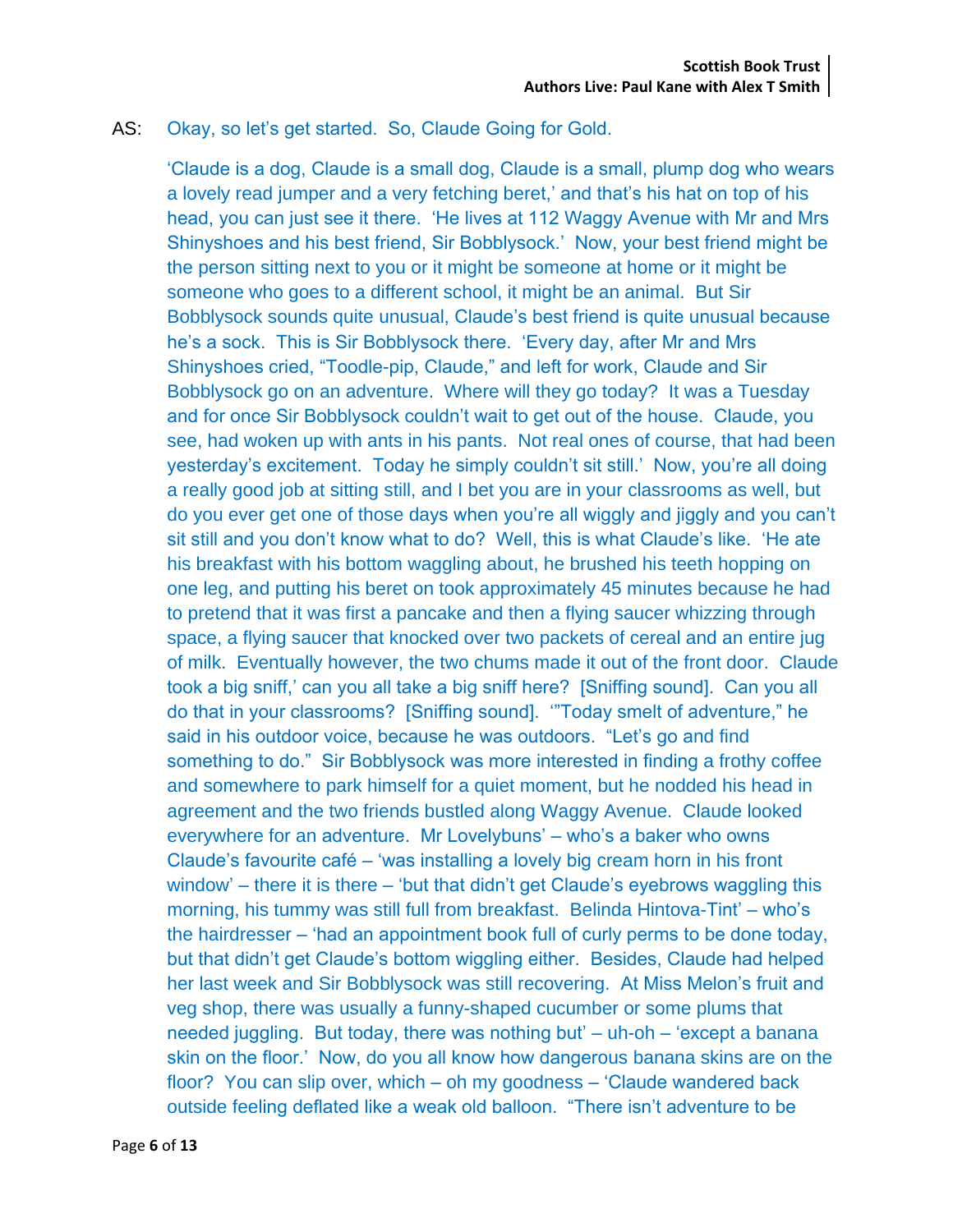found anywhere," he said to Sir Bobblysock, and then immediately tripped up' – I think over that banana skin – 'over his shoelaces and shot like a cannonball down the street.' [Gasps]. Uh-oh.

'Eventually, Claude came to a stop by walloping into a marching band who were right at that very moment oom-pah-pahing around the corner with quite a crowd behind them. Sir Bobblysock had ever such a job to keep up with him, it wasn't easy to clatter downhill, and almost impossible whilst holding a large frothy coffee and a handful of biscuits at the same time.' Uh-oh. 'Crash, bang, twang, jangle' – look at all those people with their legs sticking out, they've fallen over. 'When Claude managed to sit up, his head was spinning' – can you all make spinning…like you're really dizzy – 'Everyone was looking at him, so Claude looked back at them. What a strange group they were.' Let's see this strange group. 'In amongst the band and the crowd of spectators waving little flags were a lot of very healthy looking people, but they appeared to be wearing just their vests and some very snazzy, stretchy knickers.' [Gasps]. 'Sir Bobblysock whipped on his specs to get a better look.' So shall we see what these people are doing, so here's some of the people that Claude's met, so here's a lady and she's got a basketball under her arm, do you think she's going to go and play basketball? I think she might be. And what about this chap here, he's got his goggles on, he's got his swimming trunks pulled up right high and he's got his rubber ring, we think he might be going swimming?

- Aud: Yes.
- AS: And what about this guy in the middle with the huge muscles who's modelled after me, what do you think?
- Aud: [Shouting].
- AS: I think he might be going weightlifting because he's got big strong arms there. And this lady, she's got a sweatband on and she looks like she's going to go…
- Aud: [Shouting].
- AS: …running, I think she might go running. And what about this guy here, he's got his helmet on.
- Aud: [Shouting].
- AS: Biking maybe do you think, or do you think he yeah...
- Aud: [Shouting].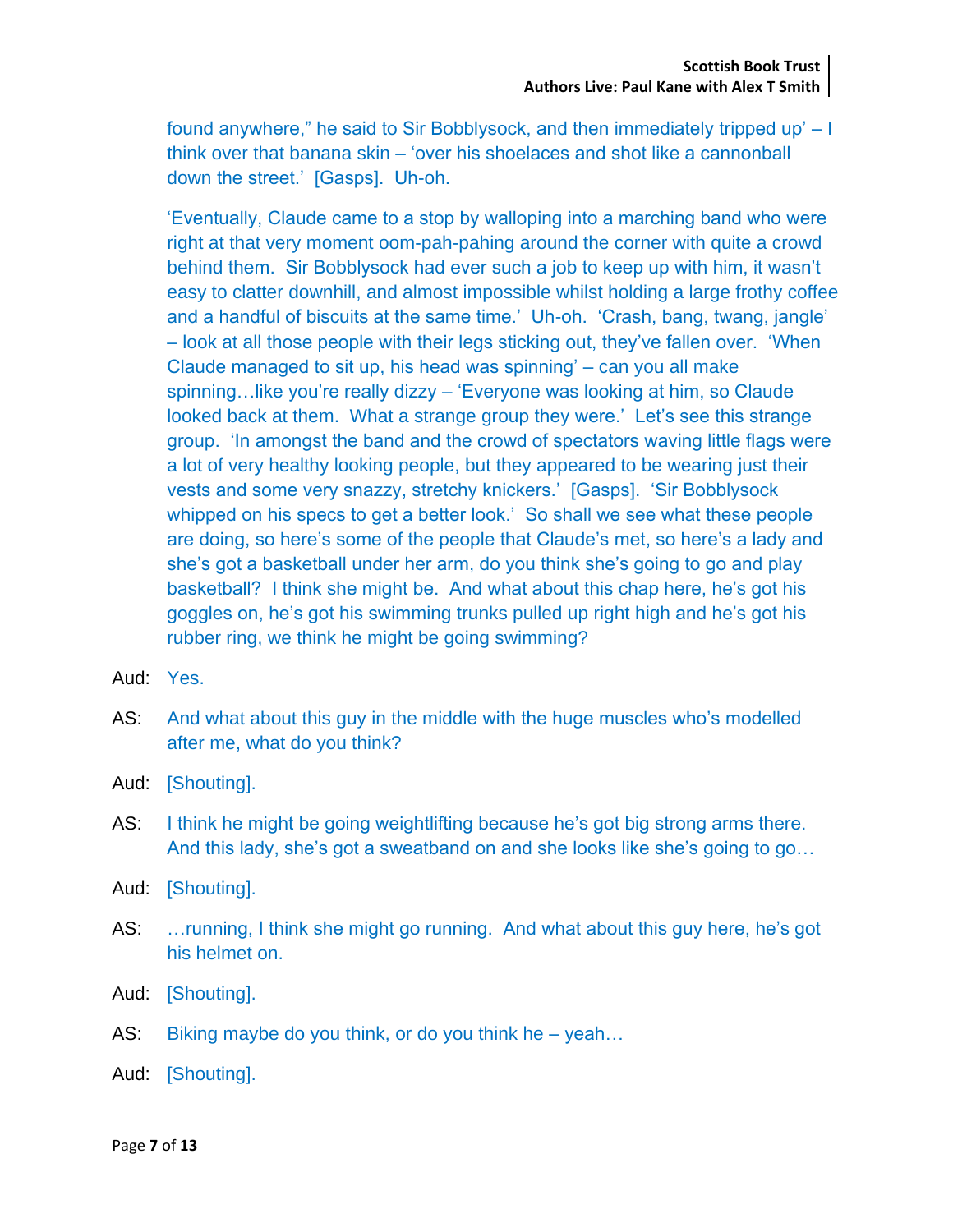AS: Well, it's something sporty but I think he's got his helmet on which you do need when you're building a house, but I think because he might be going on a bike, or he might be going on his roller skates or he might be doing both, we don't know.

'Claude was about to ask what was going on when a terribly hearty woman in a leotard bounded over.' And there she is. '"Goodness," she cried, "I've never seen anyone move so fast." Claude smoothed down his ears. "My name is Ivana," she said, and she went on to explain exactly what was happening. Today was the day of the Stonking Big Sports Day' – so you might be having a Sports Day at school soon – 'where teams of people from all over the place were getting together to have a go at lots of sports. There would be medals for all the winners and a gigantic trophy too,' so we've got some trophies here, we've got lots of them behind us, and that is all of the story that I'm going to tell you.

But what I can tell you about the book, the story continues, and it might not just be those people who are doing lots of sports that are after getting the trophy, I think some people might try to steal these trophies, and I think it might be up to Claude to catch them out at their plan and see if we can save the day. But to find out, you'll have to read the book, and I'll tell you about these books in a minute. But first, I think we should have a go at being illustrators, do you? So this is the time where you need to get your clipboards and your pieces of paper and your pencils, and the grown-ups too, if you've got some. And all the people in the classrooms at home, if you've got your paper and your pencils ready, this is where you need it.

So, the first thing you need to know is you need to have your piece of paper – I'm going to get a clean sheet – this way, tall-ways, so that's portrait, and that's what we're going to do. Now, I'm going to do this picture step by step, so don't worry, we're going to do it in little bits, and I might give you some secret illustrator's tips as well as we go along. So we're going to start by drawing Claude's head, now his head is really easy, it's just a hill that's fallen over onto its side, like this. So can everybody draw that for me? And then the next bit we're going to do is his nose, which is I so easy, I think probably even your teachers and your grown-ups will be able to do this, it's just a big circle at the end of his nose like that that overlaps there. And then we want to make sure that that looks nice and shiny, so the best way to do that is to leave a little bit of it white, so if you can draw a little circle inside the big circle and then quickly, as neatly as possible colour in that big circle black, leaving that little bit white, that little circle white, and that will make it just look like a nice, shiny dog nose there, like that. Okay. So next we're going to draw his whiskers, now cats have big, long whiskers, don't they, but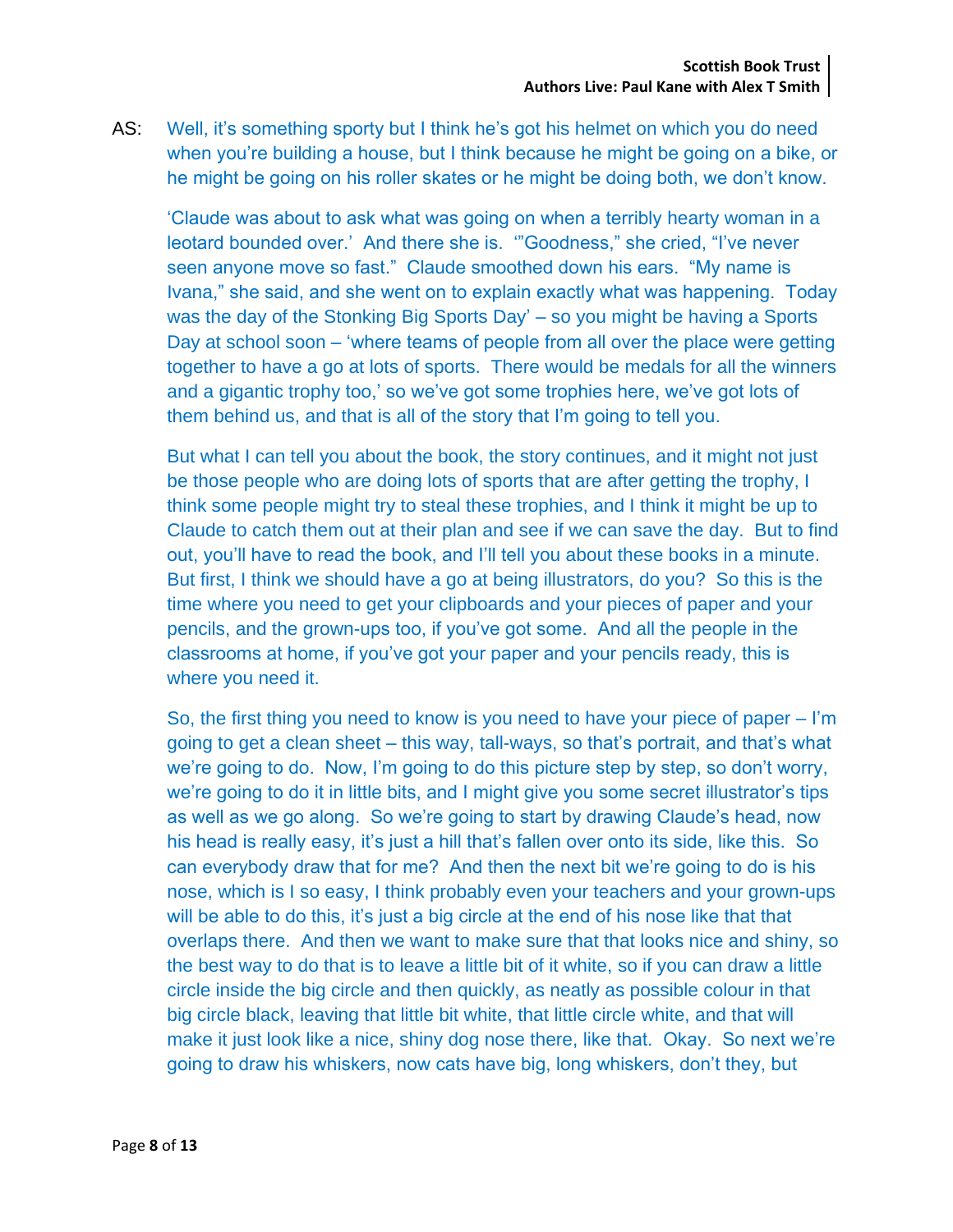dogs have little short ones, so we're just going to do one, two, three little dots like that, okay?

Now, we're going to draw Claude's ear which is just like a great big raindrop, like this, so can everybody do that for me? Now, I'm going to give you a top secret illustrator's tip, I bet some of the grown-ups here and some of the grown-ups at home and some of the grown-ups in your classrooms have said to you, don't scribble. Do they say that to you sometimes, stay within the lines? Well, that's true because scribbling can be a bit scruffy, but sometimes I think scribbling can be useful, but you have to do something called special illustrator scribbling, which means you don't go bonkers and you stay between the lines but you do some scribbling like this. Now, the reason we're going to colour in Claude's ear in a scribbly fashion like this is because we want it to look nice and hairy because he's a dog, so can everybody do that, do some special illustrator scribbling. Now, you can use that in other pictures, so if you wanted to draw a picture later in the year of Father Christmas with his big beard, you could do some special illustrator scribbling there. And I just went outside of the line there, so even illustrators do that sometimes.

Now, next we're going to draw Claude's collar, which is like half a rectangle because half of it is hidden behind his ear, and we're going to decorate that with some nice spots like this, because he's got a nice spotty collar. And you can do as many as you like there, like that. Now, the next thing we need to do is we need to draw Claude's collar, he has a little collar with his nametag on it, so what you need to do is you need to leave a little gap like this, and then underneath you draw a circle, so leave a gap and draw a circle for me, and then we're going to join that up with a little line like that, okay.

Now, we're going to draw Claude with one arm behind his back and one arm waving to you, and although this might look a bit complicated, it's not, we're going to do it in little stages so don't worry. So the first thing I want you to do is I want you to draw two little lines, like this, one from his collar and one from his ear, they're his shoulders. And then we're going to leave a little gap – and everyone needs to watch this – and we're going to leave a gap and go down and across and then almost but not quite all the way up to that side, like that, because we need to leave room for his arms. Now, when I put my arm behind my back, can you see that great big pointy elbow there, well I think elbows get in the way sometimes, and illustrators don't have to draw things very realistically, so we're going to pretend that elbows don't exist and we're going to draw a nice curved shape like this, like a big capital C, a big curly-cuh like that, and then we're going to draw a little one inside like that. So even though he doesn't have a pointy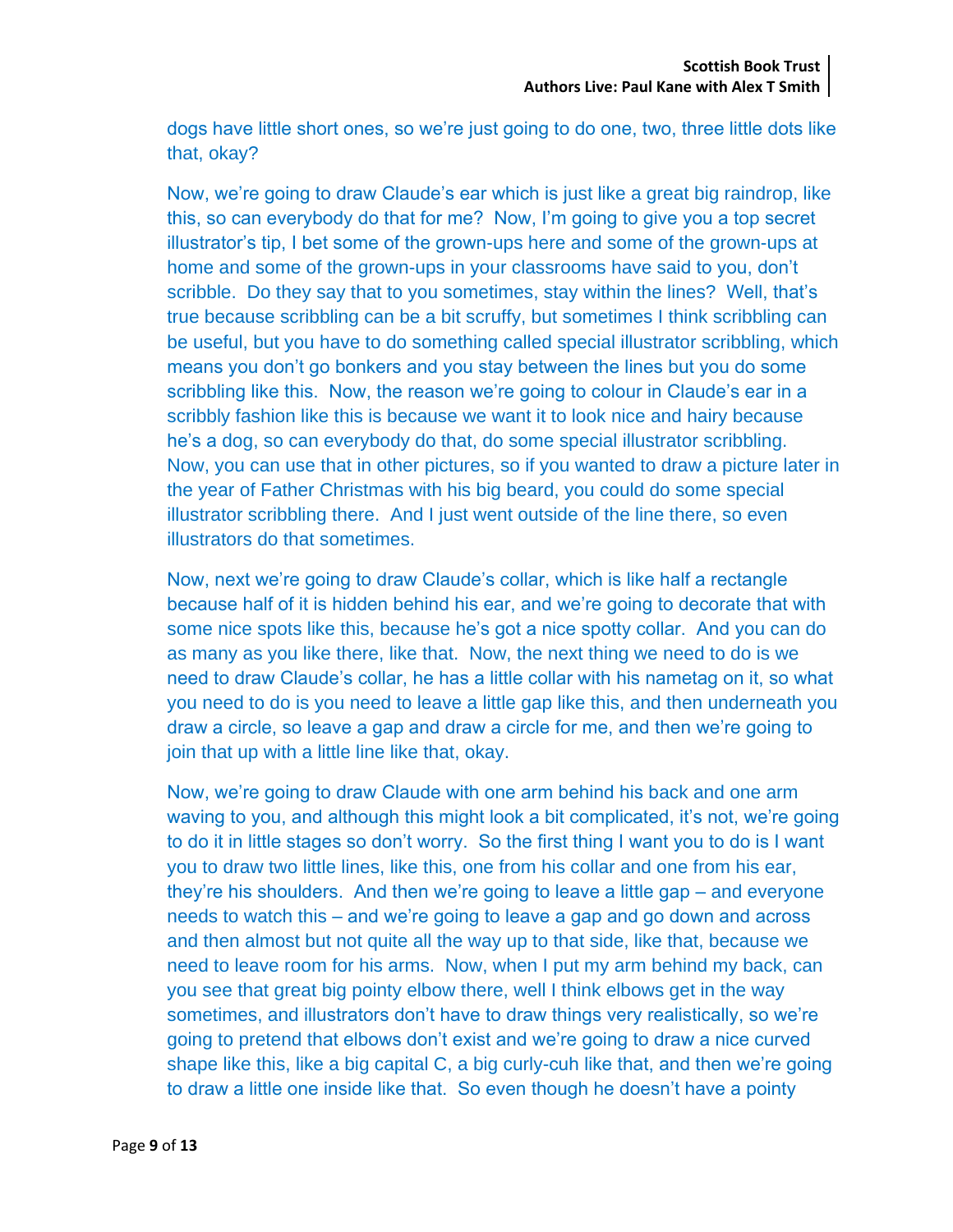elbow, we still know that's his arm. Now, to draw his other arm which is going to be waving at us, we have to stop being illustrators for a moment and we have to pretend that our pencils or our pens are magic wands, because just briefly we're going to magic this dog and turn him into a teapot, because the way to draw his other arm is to draw the spout of a teapot like that, so can you all be wizards and magic that for me? And then we go back to being illustrators and we're going to draw his hand.

Now, hands are quite difficult to draw, but I've come up with a really easy way of doing it, so to draw a thumb, you don't worry about drawing a thumb, you just draw a hook like Captain Hook has, like this, okay. Now, to draw the fingers, you need to think, and when you think you do this sometimes, you go, mmm, which is like the capital muh, isn't it, and that's really useful because a muh looks like this and it also can look like fingers, so we've thought about it and we're going to draw two fingers like that, but really it's just a letter muh. And we draw another M or a muh next to it like that, and that's our nice, easy way of drawing a hand, and we just put that together like that. So now we need to draw Claude's tummy, so his tummy is a round shape like that, and then we have to draw his [whispers] bottom, like that. And then we need to draw Claude's legs – now, real dog's legs are really funny if you look at them because they've got knees pointing in all sorts of weird directions, but we're not going to worry about that, we're just going to draw the number 11, like that, and that's one leg drawn, and we're going to draw another number 11 over there, and we're just going to join it all together with a little line in between there like that. So then we're going to draw his shoes, and his shoes are like two little squashed circles or little ovals like this, and we're going to quickly colour them in as neatly as we can. And as you saw in that little bit of the book that I read to you, Claude tripped over his shoelaces, so we need to really make sure that his shoelaces are done up. So we're going to draw some bows on the top, and the easiest way to draw a bow – which is another secret illustrator's tip – is just to draw a love heart on top of the shoes like that. Now, from his feet we're going to go all the way up here to his head and we're going to draw his special hat which is called a beret. So his beret is just a big floppy sausage on top of his head like that, so can you draw a floppy sausage on his head like he's balancing it, and we don't want it to blow away in the wind so we're going to put a little stick there to hold it in place.

Now, we're going to draw his face now, now we want Claude to be looking straight out at us, but we don't want him to look like a zombie which is what could happen, so I'm going to give you a very special illustrator's tip. So the first thing I want you to do is I want you to draw two big circles like this, but don't draw the dots in the middle just yet because I'm going to give you a really good tip. So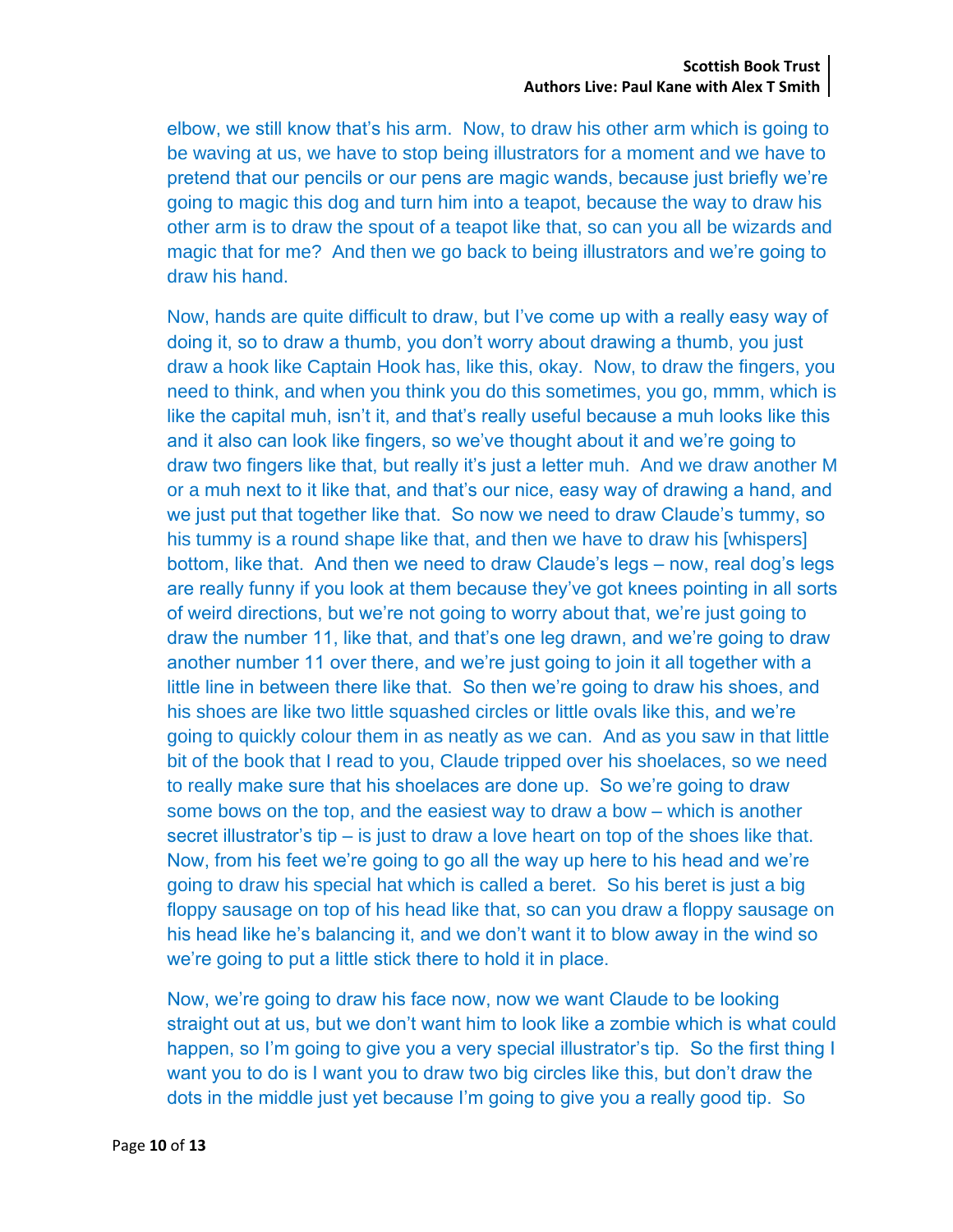you've drawn two big circles – now, if we were going to put the pupils or the little black dots right in the middle of those circles, he'd look like a zombie, he'd look like he was staring at us and we don't want that, we want him to look really nice and friendly, don't we? So the tip is in this eye, the one nearest his nose, I do want you to draw a black circle right in the middle, just in that eye there, okay. But in this eye we're going to draw it slightly over to that direction, like that. Do you see how it's not quite in the middle, it's slightly over that way, and that makes him look nice and friendly. And what will make him look even more friendly is the big smile, [gasps] but uh-oh, we've not left room for his eyebrows, have we, but it's okay, because we're illustrators we don't have to draw things realistically, we can say he's so surprised – [gasps] – his eyebrows have flown right up off the top of his head and they're floating in mid-air. And you need to watch your teachers and your grown-ups, because when they see your pictures, I bet their eyebrows will do that, be so surprised at how good your pictures are.

Now, I've got one last thing to do with Claude and I guarantee it's the one thing that you'll remember from everything else I've told you today, and that is how to draw his tail, so if you forget everything else, you'll remember this because his tail has to look like he's got half a banana stuck to his bum. So can everybody draw half a banana stuck to Claude's bum, like that, and we're going to draw a little line down the middle, and then we're going to colour it in again like that, as best we can, as quickly as we can, just that bit there.

Now, we've drawn Claude – shall we draw Sir Bobblysock? Because he does go everywhere with Claude – okay. So we're going to do this all in one go, we're going to find a starting point and we're going to go down and around and up and across like that, and we're going to draw three little lines at the top for the elastic, that keeps him standing upright, and then we're going to draw a little circle there and a little circle there, and then we're going to draw some lines across, so to remember that when we've got our nice red pencil crayons, we can colour him in in a stripy fashion.

Now, we've got two jobs left to do. One is we need to make sure that Claude looks like he's standing somewhere, because at the moment he could be floating in mid-air, so we want to draw him standing on the ground. Now, the best way to do that is to draw his shadow, but shadows are really hard to draw and it's a bit boring to draw them properly as well, so this is a nice, easy way. So do you remember that special illustrator scribbling that we did before? Well, we're going to do a little bit more of that underneath here, so we're going to do a little scribble under his feet like this and a little bit there, and that is how you make him look like he's standing on the ground, without having to draw a really complicated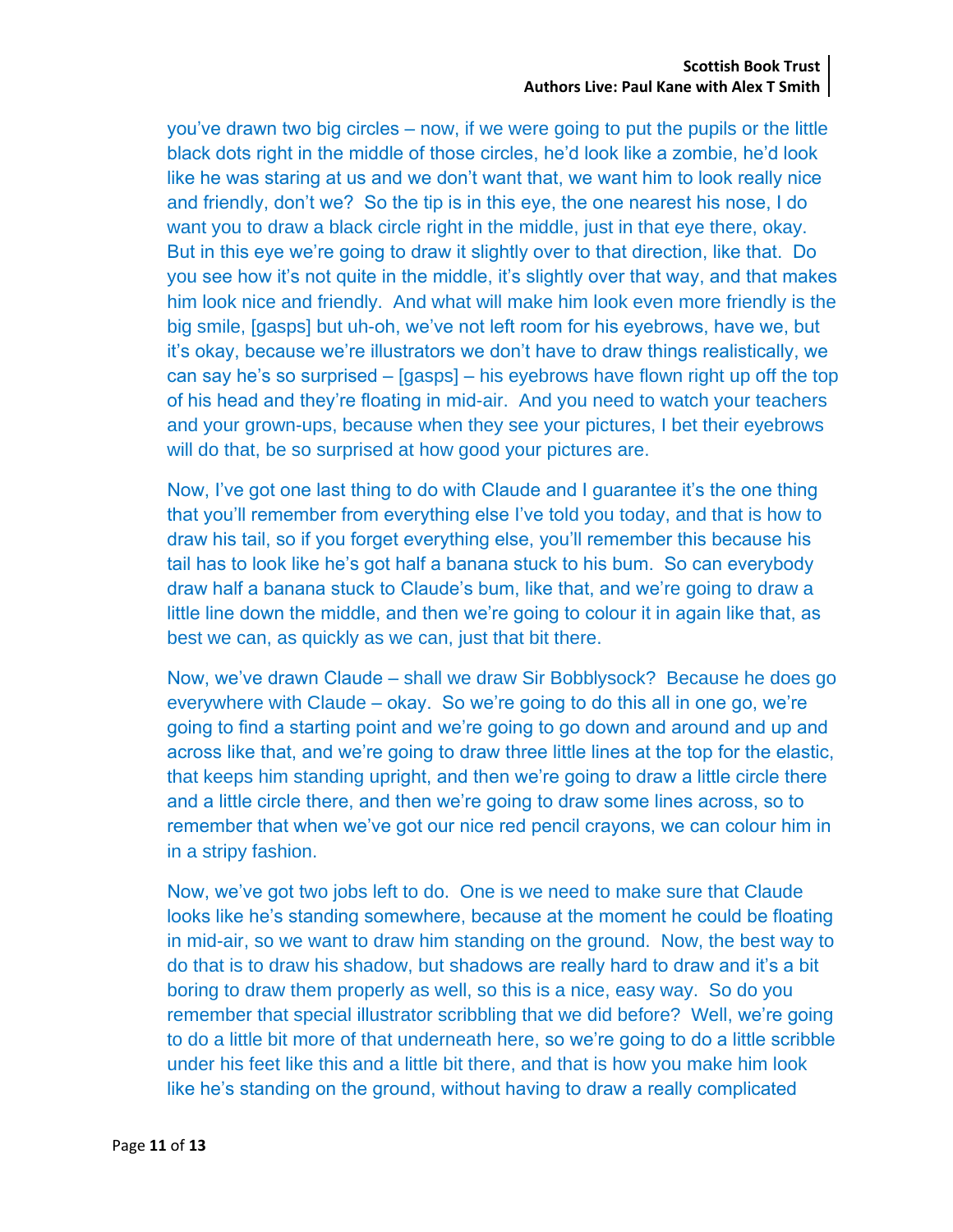shadow. And then the very last job that we need to do is what all artists do when they've created a masterpiece like we have, is they sign their names to it, so I'm going to write my name on the bottom and I want you to write your name on the bottom of yours as well, I'm going to write mine in there like that. Okay. Now then I want you to look at your pictures and I want you to show them to me as well, and these are brilliant, these are so good, excellent work everybody. I actually don't know which picture I've drawn and which picture you've drawn now because they all look exactly the same. This is brilliant, well done everybody, so pop your pieces of paper down and give yourselves a clap [applause] like that, well done, everyone giving themselves a clap in the classrooms as well.

Now, just before I go, because I haven't got much time left with you, I've got a couple more minutes, I'm going to tell you about some more Claude books. So if you want to find out what happened at the end of the story that I started to read you before, this is the book, it's called Claude Going for Gold, and it's got all of that story about the trophies and the medals and the gold cups and the robbers, so look out for that. Then coming in the next couple of months we've got Claude's first picture book adventure called Claude All at Sea, when he has to run a bath for himself because he's covered in paint, but he accidentally floods not only the bathroom but the entire house and ends up floating out to sea in his bathtub and gets swallowed by a sea monster and he has to work out how to get out of the sea monster's tummy and it involves burping, it's a bit naughty. And then this book later in the year is called Santa Claude which is all set at Christmas and it's Christmas Eve and Claude is all alone in the house and he's reading a book about cops and robbers when he hears a noise and he immediately thinks that the noise he hears, which sounds like someone coming down the chimney, is a burglar. So without turning the lights on he runs into the room and he puts some handcuffs on the burglar, only to turn the lights on to find that it's Father Christmas, so Father Christmas is handcuffed to an armchair in Claude's house and Claude can't find the key, and it's Christmas Eve and there's lots of presents to be found and delivered and it's up to Claude and Sir Bobblysock to do that, so that's another book for you to read.

And then some very exciting news is so far you've been able to read I think it's about ten Claude stories and read them in books, but from next year you'll also be able to watch Claude on TV because there's going to be a Claude TV show as well, and it's going to have 50 brand new stories, 50 episodes, and I've written some of them as well, I've worked with a really great team, and it's going to be brilliant, I think you'll really, really enjoy it, it's very funny and you get to see Claude move for the first time, he's got a very funny little run. And then very exciting, now you're some of the first children ever to find out about this, I've got